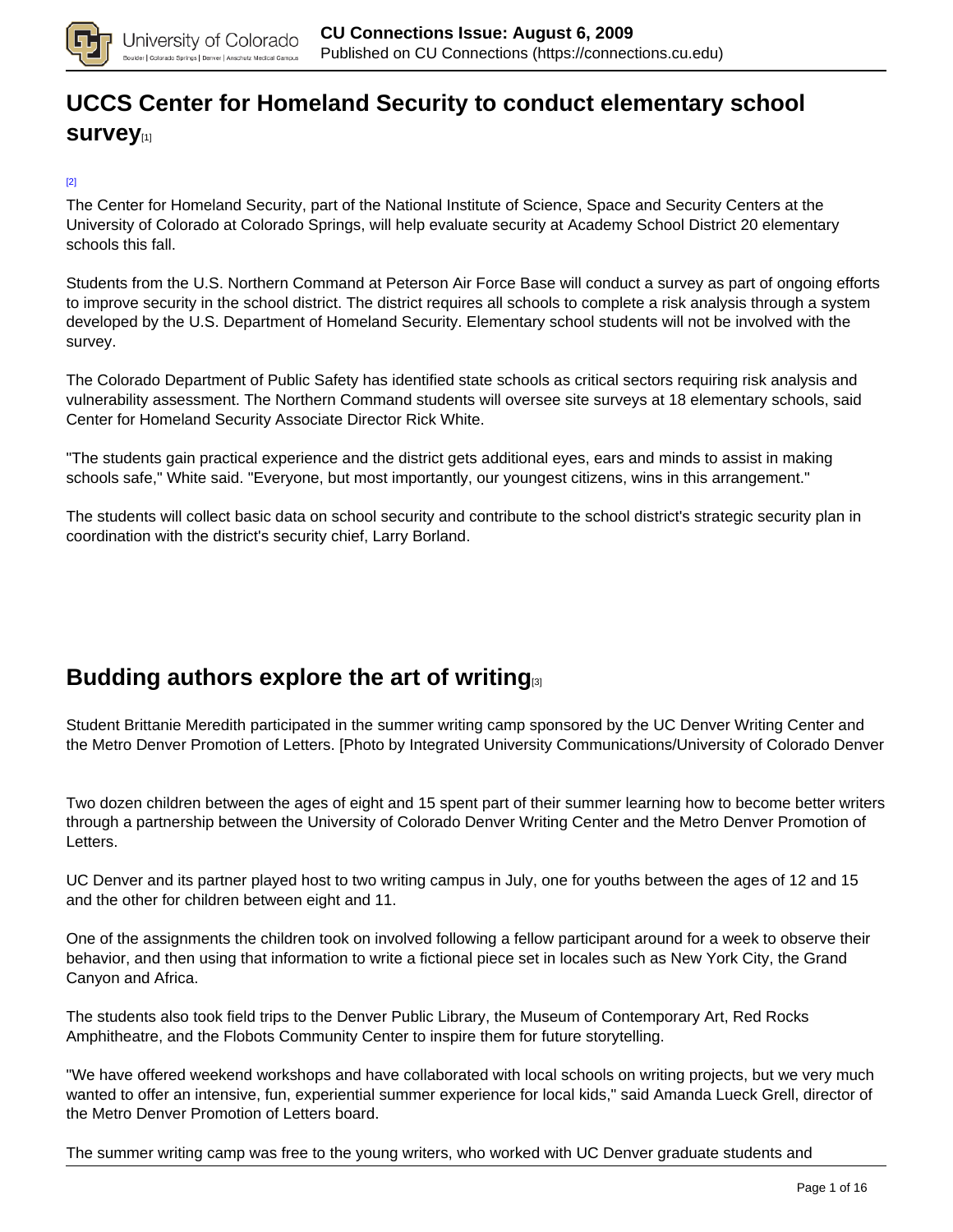

instructors.

## **Study: Commoners may have catered food for elite Chaco priests**[5]

Jim Scott/University of Colorado at Boulder Chimney Rock in southwest Colorado.

Commoners living in the valley beneath Chimney Rock near Pagosa Springs, Colo., may have prepared catered meals for elite Chaco priests who lived closer to the rock's summit, according to University of Colorado archaeologists.

The findings, released in late July, suggest the priests were dining on elk and deer, unlike the workers who built community structures near the site and ate smaller game, said CU-Boulder Professor Steve Lekson, who directed the excavation.

Lekson said Chimney Rock was an "outlier" of the brawny Chaco Canyon culture, which was centered 90 miles away in northern New Mexico, and ruled the Southwest with a heavy hand from A.D. 850 to 1150. He said the group's elite leadership was likely tended to through a complex social, economic and political network.

"While our analysis has only begun, there might have been two different groups at Chimney Rock-those that built it and the elites that inhabited it," said Lekson, curator of anthropology at the CU Museum of Natural History. "It looks like the elites were calling the shots."

Seated at 7,600 feet above the San Juan Basin, Chimney Rock is perhaps the most dramatic of the scores of Chaco outliers in the Southwest. The site is marked by a pair of twin rock spires, and harbors a Chacoan-like "great house" and great kiva that some archaeologists believe workers built as part of a lunar observatory.

### **Pulmonary hypertension drug helps former smokers**

#### [8]

A drug that doctors use to treat high blood pressure in the lungs has been found to significantly improve damage caused by long-term smoking, according to the results of a clinical trial led by the University of Colorado Cancer Center.

The study's findings were presented at the International Association for the Study of Lung Cancer meeting in San Francisco on Aug. 2.

Researchers examined the lung biopsies of 152 people who had smoked at least 20 "pack years," or the equivalent of smoking one pack a day for 20 years, before and after six months of treatment with the oral version of a drug called Iloprost or a placebo.

Doctors commonly prescribe Iloprost to treat high blood pressure in the lungs, a condition called pulmonary hypertension. The treatment is similar to a body chemical called prostacyclin, which widens blood vessels to lessen blood pressure.

None of the 82 current smokers who entered the trial saw significant improvement in the signs of lung disease, but former smokers treated with Iloprost showed significant improvement, according to researchers.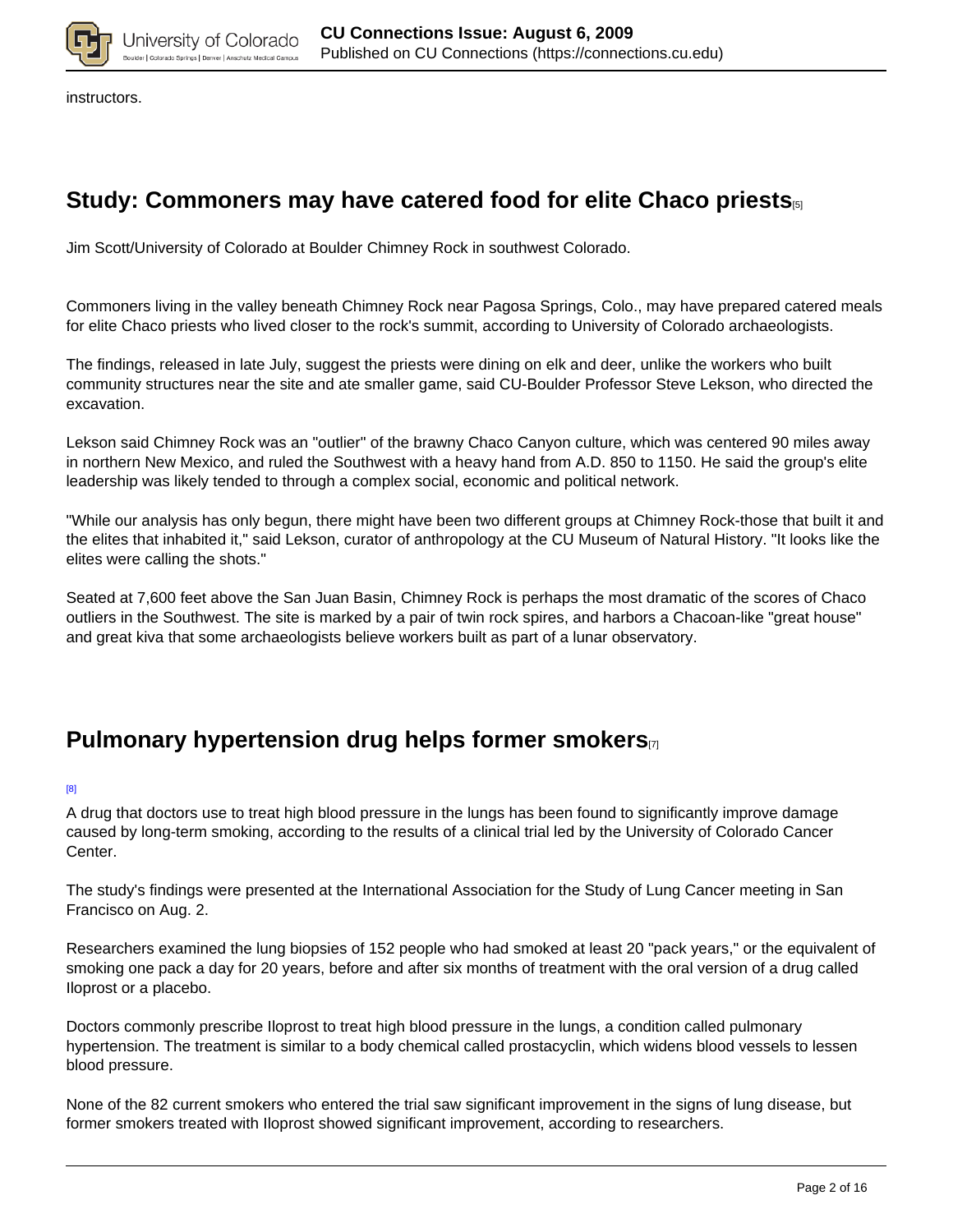

"These results are exciting because they show we can actually keep former smokers from developing lung cancer with a drug that has been used routinely for other problems," said Robert Keith, the study's principal investigator.

Keith is an associate professor of pulmonary medicine at the UC Denver School of Medicine and associate chief of staff for research at the Denver Veterans Administration Medical Center. He said the next step is to test Iloprost in a larger, phase-three study to determine exactly who will benefit most from taking the drug.

## **Five questions for Pulitzer Prize winner, James Sheeler**[9]

Jim Sheeler

In 2008, opened a new chapter in his prolific journalism career when he became a scholar in residence at the University of Colorado at Boulder School of Journalism and Mass Communication. Sheeler won the Pulitzer Prize in feature writing in 2006 for a searing, up-close Rocky Mountain News<sub>[11]</sub> series<sub>[12]</sub> about a U.S. Marine charged with notifying family members when a loved one had been killed in action in Iraq, and accompanying the families as they soldiered through one of the greatest losses any family could experience. For his harrowing, heart-rending book, Final Salute, based on his award-winning newspaper series, Sheeler<sub>[13]</sub> was named a finalist for the 2008 National Book Award. His experiences chronicling the lives of everyday people led to the publication of Obit, which earned him critical acclaim. In the classroom at CU-Boulder this fall, he will share his gift for deeply intimate storytelling with a new generation of journalism students.

### **You began your Pulitzer Prize-winning journalism career on the obit desk. Tell us about that experience.**

When I joined the fledgling weekly newspaper The Boulder Planet, the goal was to find a way to connect with the community by telling stories that were often overlooked. As I saw the faxes coming in from the funeral homes one day, I realized there were some amazing stories that we had missed. Then I realized we still had one last chance to recognize those lives. I purposefully searched out people whose names had never appeared in the newspaper, and spent time with families to really give the reader a chance to learn from their lives. Over time, I realized I was writing a lot of obituaries about war veterans, and began searching for vets who could tell their stories in person. In the process, I gained a new respect for the often unseen sacrifices of military families. When the war in Iraq began, I applied the lessons learned from spending so many hours in so many homes with grieving families. I truly believe that if I hadn't started out writing obituaries I never would have had the background, understanding and experience that allowed me to write and report Final Salute.

### **Why did obit writing intrigue you so much?**

One of the questions I ask family members is, "What did you learn from this person's life?" It's often a difficult question to answer, but is one of the most important. These are stories that can teach, and the lessons are as diverse as the lives we glimpse every day, but rarely examine. Also, obituaries last. I never complained about having my stories in the back of the newspaper, because I knew that most of the front-page stories would be fish wrap in a few days, while the obits would be cut and pasted on refrigerators and scrapbooks and read for generations.

### **You were teaching when the Rocky Mountain News closed, but Publisher John Temple allowed you to return to the newsroom on the last day of publication to write one final story. What did you learn as you watched one of the great American newspapers shutter its doors?**

One of the things I admired most about the Rocky - even before I joined the paper - was its emphasis on storytelling. In my final article for the newspaper, I lamented the stories that wouldn't be told - not just the breaking news stories, but the quiet stories that hold a mirror to us all. Months later, I still feel there's a gaping hole in my driveway every morning.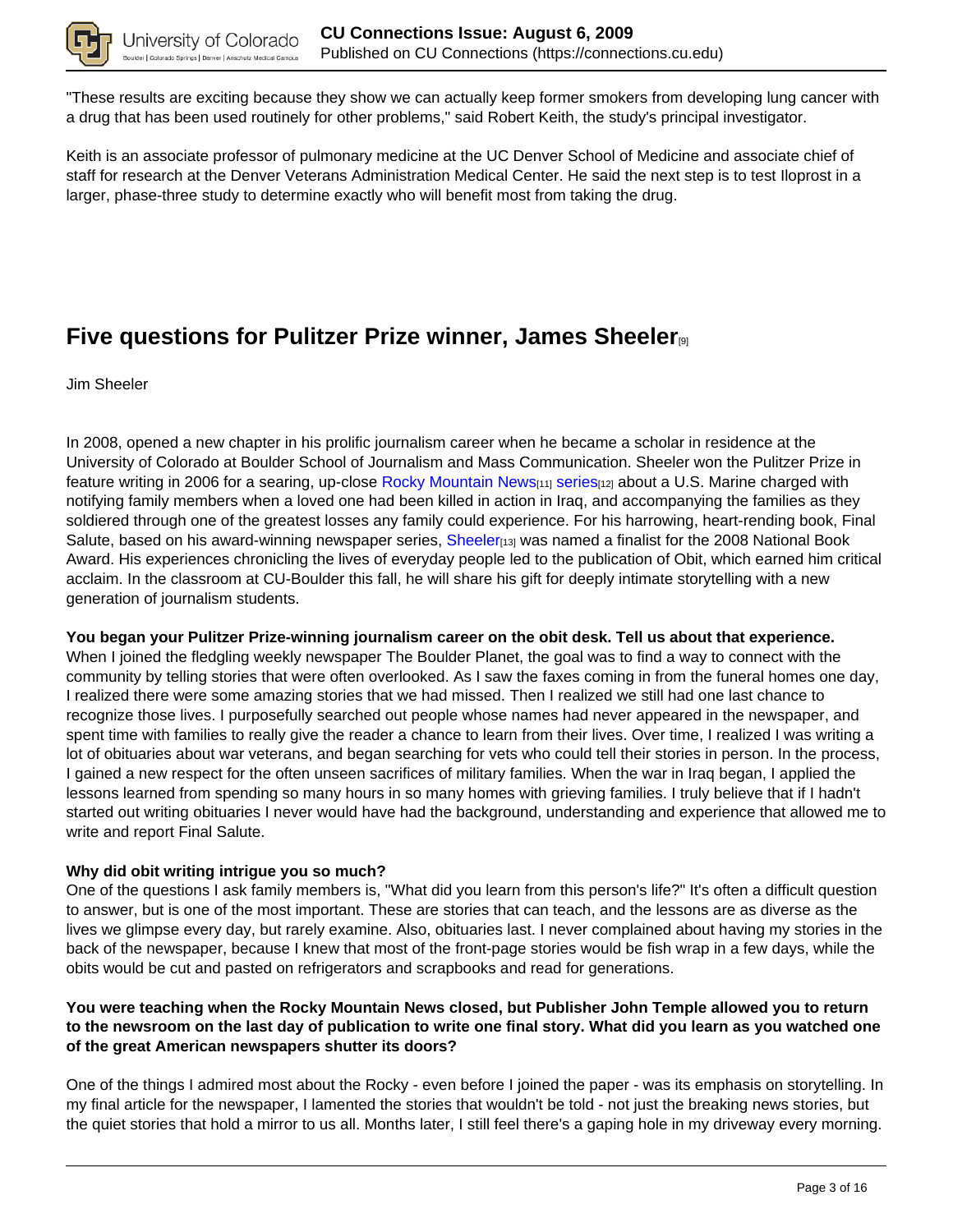

### **What are you teaching here at CU, and what lessons do you hope to share with your students?**

In the fall I'll teach a new course I helped design called "Storytelling and Civic Engagement." The students will spend the bulk of the semester gleaning stories from residents and staff of a local retirement community and assisted living home. At the end of the semester, we'll have a multimedia Web site to showcase the stories that are too often relegated to the shadows, and the lessons the students learned along the way.

### **Tell us something about yourself that few people know.**

Initially, I planned to find a job in broadcast journalism, and completed internships at CNN in Atlanta and other TV and radio stations before realizing that I felt more comfortable at a newspaper. In the end, I think that broadcast experience helped me develop into a better print reporter because I was trained to think in terms of scenes and pictures. Also, lugging the camera around on my shoulder taught me not to rely on the telephone. I still feel that there's no substitute for meeting people in person and spending the time it takes to immerse myself in the story, no matter the medium.

## **CU startup licenses iPhone app that enables location-based social networking**[14]

#### [15]

The University of Colorado and a high-tech startup founded by a CU professor recently inked a licensing agreement to develop an iPhone application that enables end users to engage in on-the-fly social networking, the CU Technology Transfer Office announced recently.

Richard Han, an associate professor of computer science at the University of Colorado at Boulder and president of the startup TechoShark Inc., developed the technology underlying a new iPhone app called "hoozat."

Available for download in the iPhone App Store, hoozat interacts with Facebook to allow users to connect with friends and meet and learn about new people in real time based on location. Han hopes to expand the app to LinkedIn, Twitter, MySpace and other social-networking sites.

"Our goal is to be the premier mobile application for networking among people at social events," Han said. "You'll be able to immerse yourself into an event, whether you're there or not, and find out 'who's at' an event and what they're talking about. We like to think that our app puts the 'face-to-face' in Facebook."

CU and TechoShark recently signed an exclusive licensing agreement to develop hoozat and commercialize it. In January, the company won a \$100,000 research grant from the National Science Foundation to develop the technology platform into an application linking a mobile phone user's location with coupons from local stores and restaurants.

The concept, called location-based marketing, has been discussed for the past decade. However, the development of more sophisticated, feature-rich smart phones in recent years has spurred greater "moco," or mobile content and applications and related marketing strategies.

## **Prestigious fellow joins UCCS**[16]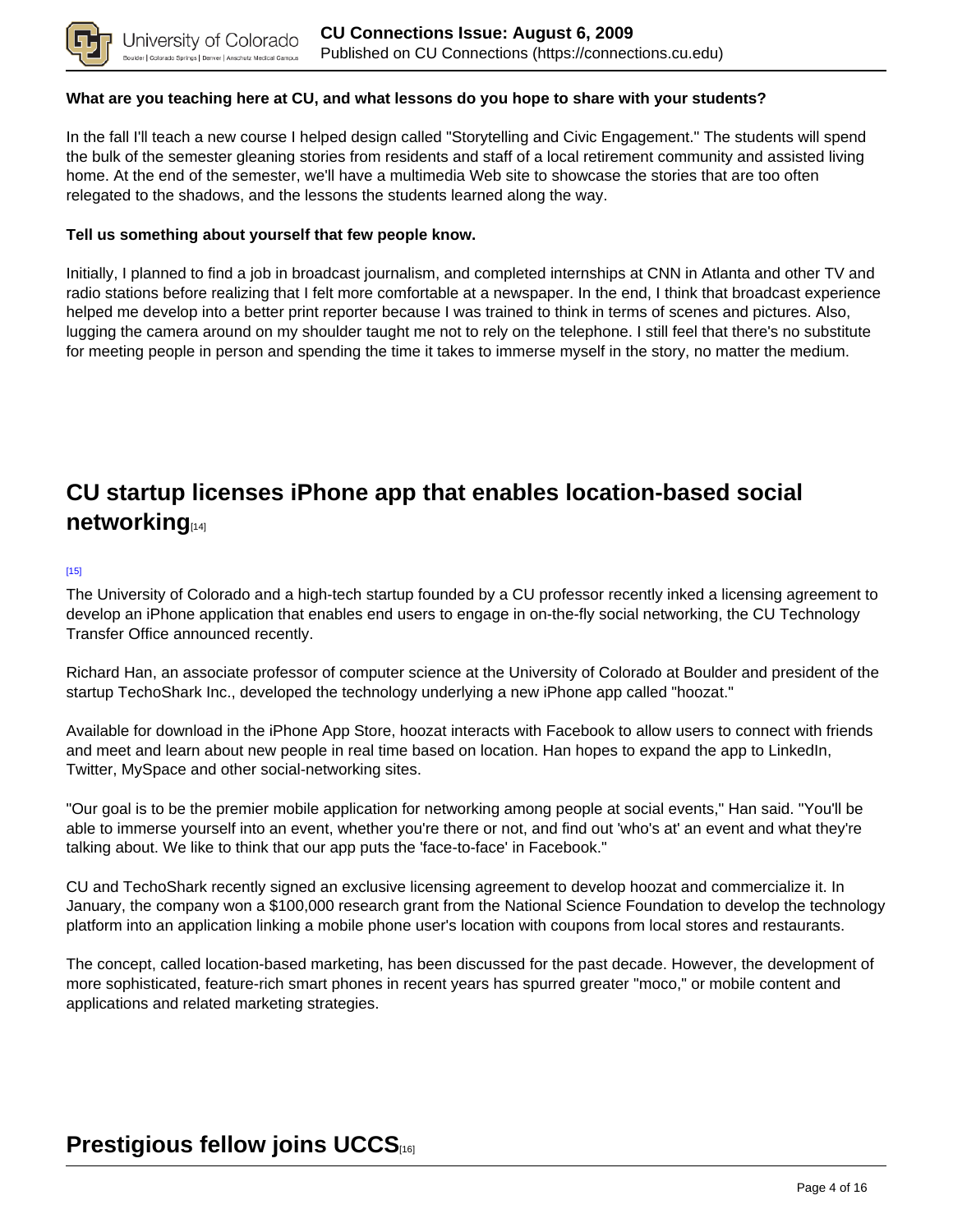

Col. Kathleen Harrington [Photo by: Tom Hutton

Col. Kathleen Harrington will spend the academic year at UCCS as an American Council on Education Fellow. As an ACE Fellow, Harrington will observe and work with Chancellor Pamela Shockley-Zalabak and other campus leaders on issues important to her field.

The ACE program, which is more than 40 years old, combines seminars, interactive learning opportunities, campus visits, and placement at peer higher education institutions to condense years of job experience and skills development into a semester or academic year.

Harrington, one of only 21 permanent professors at the U.S. Air Force Academy and one of only 42 college and university faculty named ACE Fellows this year, is a career Air Force officer and a professor of English. She heads the English and Fine Arts Department at the Air Force Academy, and oversees the academy's forensic team. The president of the United States nominates permanent professors, and the U.S. Senate confirms their nomination.

# **University Requirements**

[19]

To meet federal, state and university requirements, University of Colorado employees are often required to complete specific online training courses.

Knowing which courses to take can be confusing, especially because SkillSoft offers a wide array of standard courses in many compliance areas.

Under the "shortcuts" menu in SkillPort is a folder called **CU Custom Curricula**. This is where CU employees may find the customized courses that the university requires and/or recommends that employees complete, based on their job role or responsibilities.

All of these CU-specific courses are denoted by a "CU:" before the title. Â Successful completion of a CU custom course is reported into your **MY.CU Portal** within 48 hours. If you have any questions, please visit our Web site at www.cu.edu/eld[20].

## **UCCS to dedicate Science and Engineering Building tomorrow**[21]

It took more than a decade for the new Science and Engineering Building to transition from an idea to reality. [Photo by UCCS/University Advancement

The University of Colorado at Colorado Springs on Thursday will dedicate its new Science and Engineering Building, the campus's largest and most energy-efficient facility to date.

Work crews were still putting the finishing touches on the project on Tuesday, including a Foucault pendulum and other public art displays. Campus officials expect several Colorado lawmakers, CU regents, Colorado Springs City Council members and other community and civic leaders to be on hand for the dedication. Regent Kyle Hybl will be the featured speaker.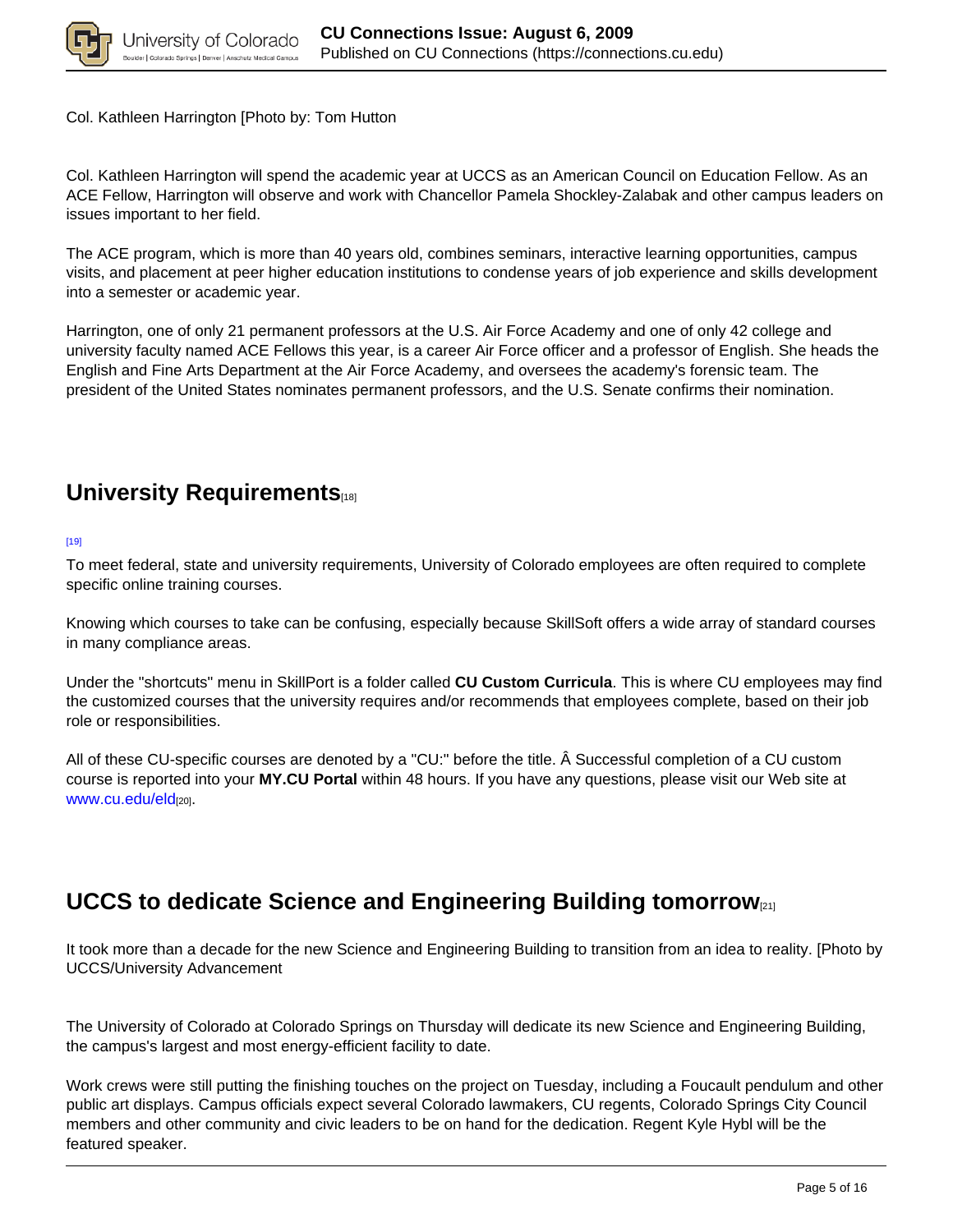

After the ceremony, visitors will tour the building and observe faculty and staff presentations. Classes are scheduled to begin in the new building when the fall semester starts on Aug. 24.

"The dedication of the Science and Engineering building is the culmination of more than a decade of collaborative efforts by university, community, state, and industry leaders," said UCCS Chancellor Pamela Shockley-Zalabak.

"This building is a cornerstone of the Southern Colorado Innovation Strategy, which seeks to invigorate innovation in our community and to educate the next generation of scientists and engineers."

The UCCS Science and Engineering Building is the campus's largest and most energy-efficient facility to date. [Photo by UCCS/University Advancement

The Southern Colorado Innovation Strategy, a partnership with other educational institutions launched in January, focuses on reinvigorating innovation in the region as well as improving education of southern Colorado residents, particularly in science, technology, engineering and math.

UCCS' new building will house the departments of biology, physics, and mechanical and aerospace engineering, the National Institute for Science, Space and Security Centers, and the CU Institute for Bioenergetics.

Additionally, the building will feature a K-12 center with imagination stations and computer kiosks to assist teachers and to encourage elementary, middle school and high school students to consider science and technical study. The leading-edge facility is the culmination of plans initiated more than a decade ago to update science teaching and research laboratory facilities at UCCS.

An existing Science Building dates back to 1981, and was built for a campus of about 5,000 students. UCCS now has 8,000 students and is one of the fastest-growing university campuses in the United States. Cost: \$56.1 million. Of the total, the state of Colorado provided \$20 million. Size: 156,000 square feet, the largest building on the UCCS campus. Energy efficiency: Solar power, high-efficiency heating and cooling and other conservation measures are used throughout the building. UCCS will seek Leadership in Energy and Environmental Design (LEED) certification. Art: In its foyer, the building will feature a Foucault pendulum, one of five in Colorado, and artwork by the California-based team of Louise Bertelsen and Po Shu Wang. Beneath the pendulum<sub>[24]</sub> will be a black granite floor surrounded by a stainless steel border. Incorporated into the design are biofeedback electronics to connect the viewer with the artwork.

## **Preemies reunite at University of Colorado Hospital**[25]

#### [26]

The University of Colorado Hospital recently held its 25th annual reunion for the families of children who were born prematurely and received care in the neonatal intensive care unit, or the NICU.

The families gather each year to celebrate the lives of their children, reuniting with physicians, nurses and others who cared for their babies and helped them weather the challenges of nursing a preemie before they go home to begin their new lives in good health.

The 25th annual neonatal nursery graduate party recognized babies that had been cared for by the neonatal intensive care unit (NICU) at University of Colorado Hospital. Photo by Internal Communications/University of Colorado Denver.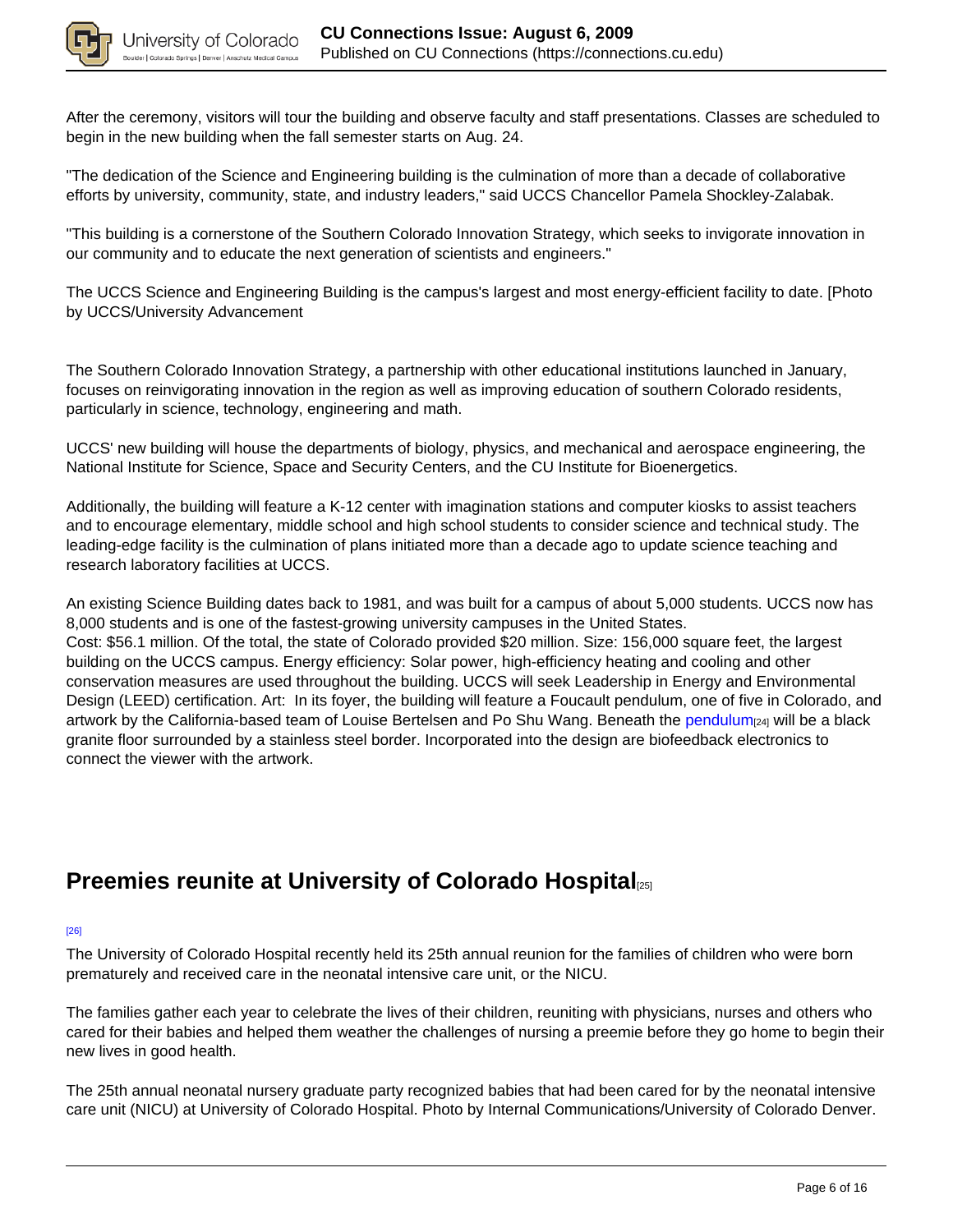

About 100 families participated in this year's silver anniversary celebration on Aug. 1, including babies, toddlers, children and young adults who all graduated from the NICU after birth.

# **University of Colorado Cancer Center welcomes two new members**[28]

Dr. Paul Jedlicka [Photo Courtesy of: University of Colorado Cancer Center

Last month, the University of Colorado Cancer Center welcomed two new employees: **Paul Jedlicka, MD, PhD**, and **Erica Pierce, PhD.**Headquartered on the Anschutz Medical Campus in Aurora, the center is a consortium among CU-Boulder, UC Denver, Colorado State University, and the University of Colorado Hospital and its affiliates: The Children's Hospital, Denver Health, the Veterans Administration Medical Center, and National Jewish Health. The center's more than 400 members perform research, provide cancer care and educate the public about prevention and control of the disease.

Jedlicka, an assistant professor of pathology in UC Denver's molecular oncology program, researches Ets factors and how they relate to colon cancer progression. Ets proteins affect DNA sequences and can contribute to the malignancy of tumor cells. Jedlicka earned his doctorate in biology from Johns Hopkins University and his medical degree from McGill University. He also did an internship at Harvard Medical School.

Pierce (center) with colleagues Kendra Hasebroock (left) and Natalie Serkova, PhD. [Photo courtesy of University of Colorado Hospital

**Erica Pierce**, research instructor of radiology and anesthesiology at UC Denver, is an associate member of the developmental therapeutics program. She performs research on cancer therapeutics, including the investigation of anticancer agents in living organisms, also called in vivopharmacology. Among her various research topics is the development of techniques for noninvasive assessment treatment efficiencies. Pierce earned her PhD in pharmaceutical science at UC Denver.

## **CU receives a record \$711 million in sponsored research funding in 2008-09**[31]

Dr. Peter Buttrick is the head of the Division of Cardiology at UC Denver.

University of Colorado researchers across four campuses received more than \$711 million in sponsored research funding in fiscal year 2008-09, a record high that reaffirms the university's position as one of the top public research universities in the United States.

Total sponsored research dollars received by CU's four campuses in 2008-09 exceeds the record-setting \$661 million the CU system received in fiscal year 2007-08, according to preliminary data provided by the university's institutional research officials.

Sponsored research funding stems from contracts and grants awarded to the university primarily by federal, state or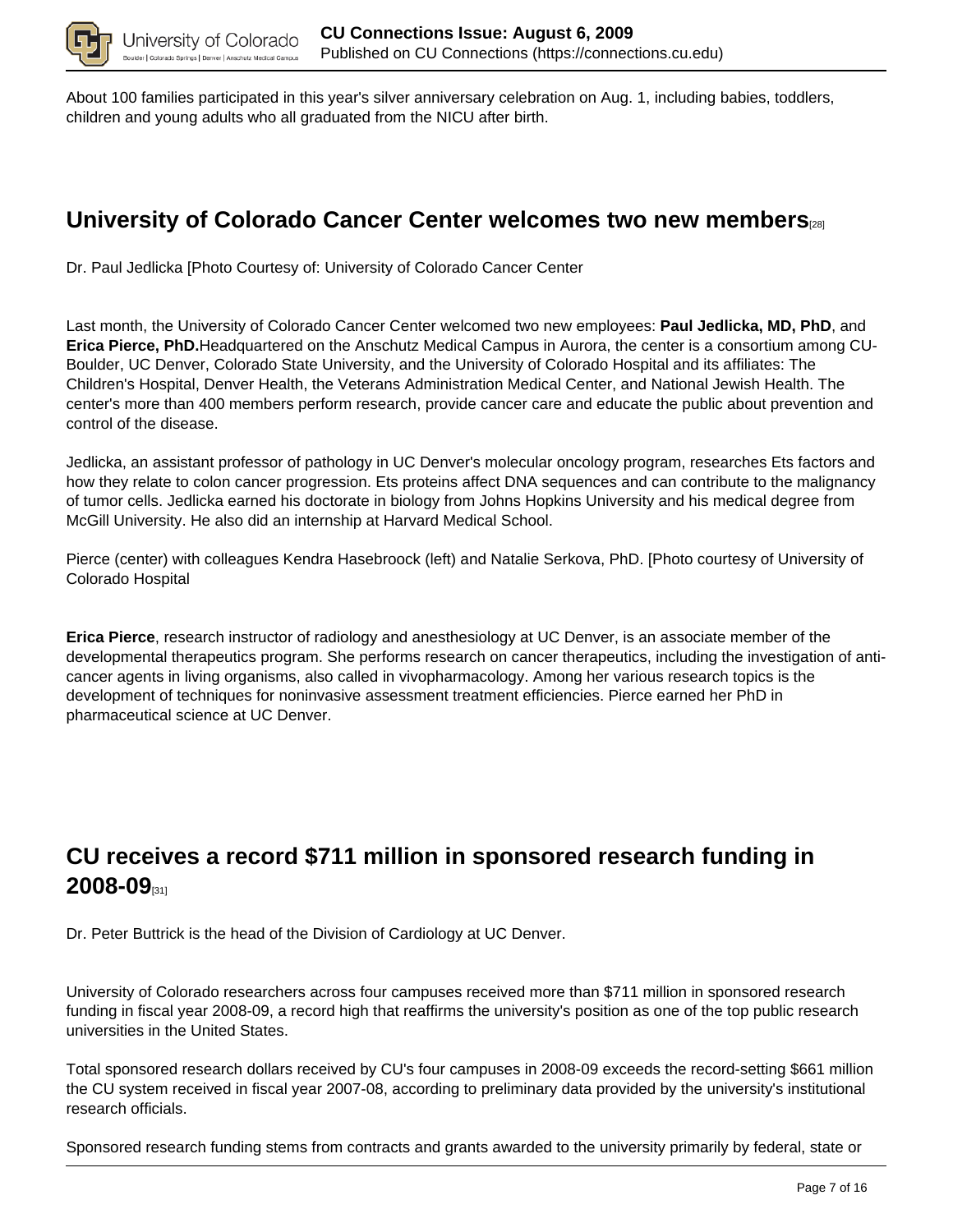

lo Springs | Den

local government agencies; state, national or international private foundations; private corporations; or individual donors from Colorado and elsewhere.

"CU faculty researchers are among the top in the United States, and their success this year will allow them to build on their work in areas of compelling state and national need, such as health care and biosciences, renewable and sustainable energy, geosciences and aerospace engineering," said CU President Bruce D. Benson. "The funding they bring in, mostly from the federal government, also has a significant positive multiplier effect on Colorado's economy."

While such funding is important to public research universities, funding entities earmark it for specific projects and research, and the university cannot apply it to a general fund to pay for operating costs such as faculty and staff salaries, technology, utilities and capital improvements. As such, general funding from the state continues to be an important source of support for the university.

In fiscal year 2008-09, the University of Colorado at Boulder received total sponsored research funding of \$340 million; the University of Colorado Denver received \$363 million; and the University of Colorado at Colorado Springs received \$8.7 million.

Federal agencies that awarded grants and contracts to CU campuses over the period include the National Institutes of Health, the National Science Foundation, the Veterans Administration, the U.S. Department of Energy, and the U.S. Department of Defense.

CU researchers also received sponsored research funding from the state, local governments, international agencies and foundations, private companies developing new technologies and health care treatments, and individual donors.

Recent examples of sponsored research contributions to CU campuses include:

A \$42 million NASA contract<sub>[33]</sub> to the **University of Colorado at Boulder** to develop a sophisticated instrument that will orbit Earth to monitor changes in the sun's radiation and help evaluate climate change. A \$2 million grant<sub>[34]</sub> from the Colorado Health Foundation to expand programs and recruit top faculty at the**University of Colorado Denver**School of Public Health, which was collaboratively formed by UC Denver, Colorado State University and the University of Northern Colorado. A \$1.9 million grant<sub>[35]</sub> from Coloradans Martha and Tom Dillenberg, who were so impressed with the care they received from **School of Medicine** professor Peter Buttrick, MD, that they wanted to support his cardiology research. Buttrick heads the school's cardiology division and treats patients at **University of Colorado Hospital**. A \$1.5 million grant[36] from the U.S. Department of Education to support a **University of Colorado at Colorado Springs** project to assist students with math learning disabilities. UCCS Associate Professor Lindy Crawford will oversee the three-year project.

### **UCCS names new assistant softball coach**[37]

Becki Pepper [Photo by: Doug Fitzgerald

Former UCCS softball player Becki Pepper joined the Mountain Lions staff for the 2009-10 season. Pepper, who graduated from UCCS in 1998, held school records for batting average, home runs, RBIs, doubles, stolen bases, hits, runs and at bats. Even today, she still ranks among the top 10 in each of the listed categories. UCCS softball head coach Scott Peterson was impressed with her extensive experience as a coach at the local level as both a high school and competitive coach. Pepper worked for four years at Rampart High School, two years at Lewis-Palmer High School and nearly two years at Liberty High School.

## **Law school's Dean David Getches honored**[39]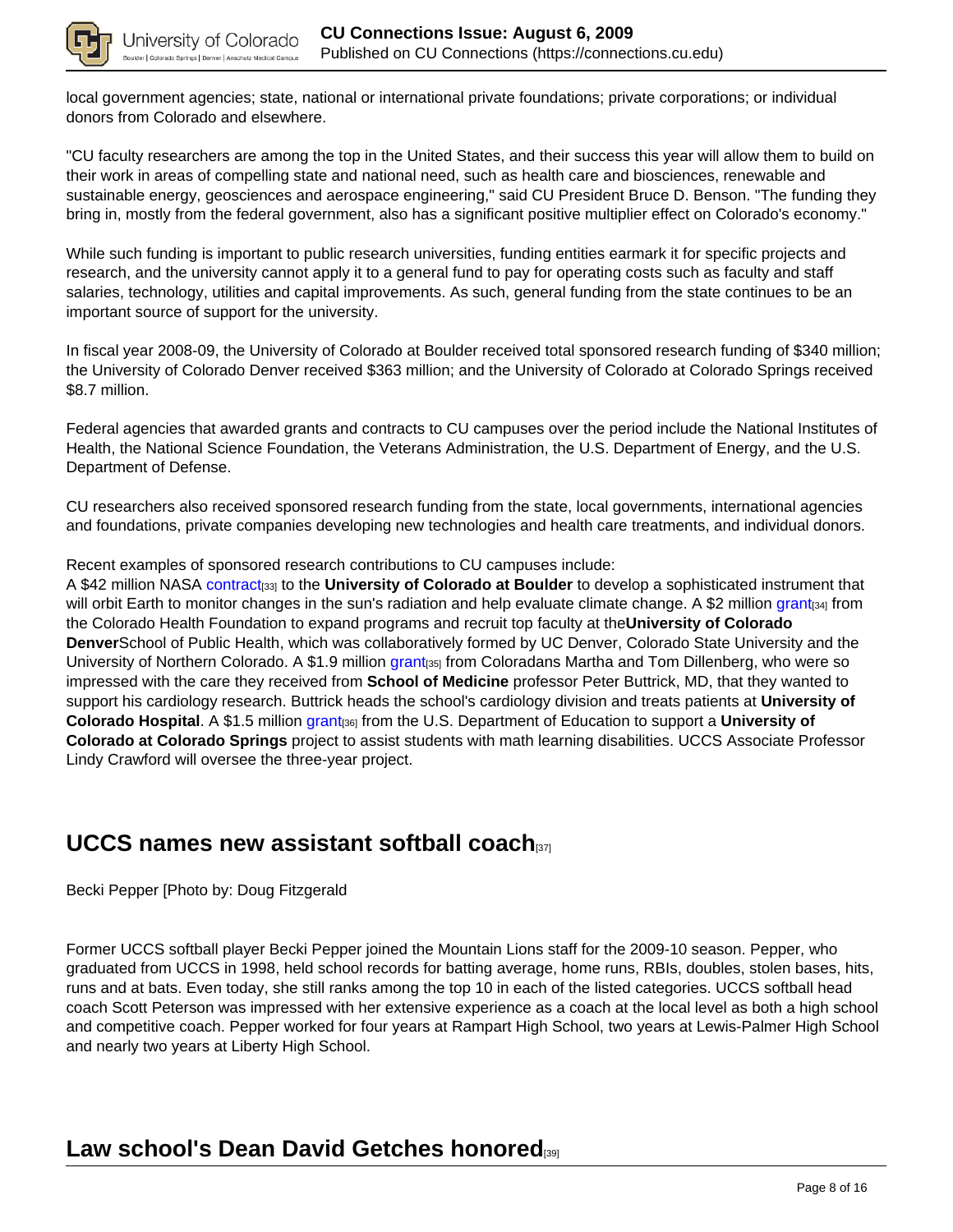

Dean David Getches [Photo by: Larry Harwood/University of Colorado

The Rocky Mountain Mineral Law Foundation honored University of Colorado School of Law Dean David Getches with the Clyde O. Martz Award for Excellence in Teaching. Based in Westminster, Colo., the foundation is an educational organization that involves numerous law schools, state bar associations, and oil, gas and mining associations.

Getches received the award in acknowledgement of his dedication to teaching natural resources law throughout his career. He donated the \$2,500 prize that comes with the award to the Clyde Martz Endowment, which was recently created to support the law school's Natural Resources Law Center.

Clyde Martz, the award's namesake, was a founder of the Rocky Mountain Mineral Law Foundation, and began his teaching career at CU-Boulder. He served in positions at both the U.S. Department of Labor and Justice and the U.S. Department of the Interior.

## **Stolen UCCS laptop sets student notification process in motion**[41]

### [42]

University of Colorado at Colorado Springs information security officials recently notified 766 former students that a faculty member's laptop was stolen, and that the computer may have contained personal information such as names, grades and e-mail addresses. Of those notified, 241 learned that their Social Security numbers may have been stored on the laptop, too.

The laptop, which was stolen from the home of a UCCS faculty member during a suspected burglary, contained personal information for students who studied at UCCS between 2003 and 2009. UCCS police and information technology staff members are assisting Colorado Springs police in the investigation of the July 5 burglary. Two computers were stolen from the faculty member's home, police said.

Campus officials sent letters to affected students on July 23, advising them that the laptop contained class roster information such as names, student identity numbers, e-mail addresses, graduating year and grades for current and past students. No financial information was stored on the laptop.

However, officials said there is a possibility that Social Security numbers for 241 students enrolled before the summer of 2005 may have been stored on the laptop's hard drive. Beginning in 2005, UCCS stopped using Social Security numbers to identify students. University security officers said there is no indication that the theft has resulted in the unauthorized use of students' personal information. Even so, they are advising affected students to take steps to prevent identity theft[43].

Meanwhile, the mishap is providing CU security officers with the opportunity to remind faculty and staff on all four campuses of the importance of securing sensitive data stored on both desktop computers and laptops, smart phones, flash drives and other portable devices.

In addition to increasing campus awareness of the perils of not securing sensitive student and other information, UCCS will continue to work with all of the campus's departments to encrypt all identifiable personal data on university computers, said Jerry Wilson, the campus's executive director of information technology and chief technology officer.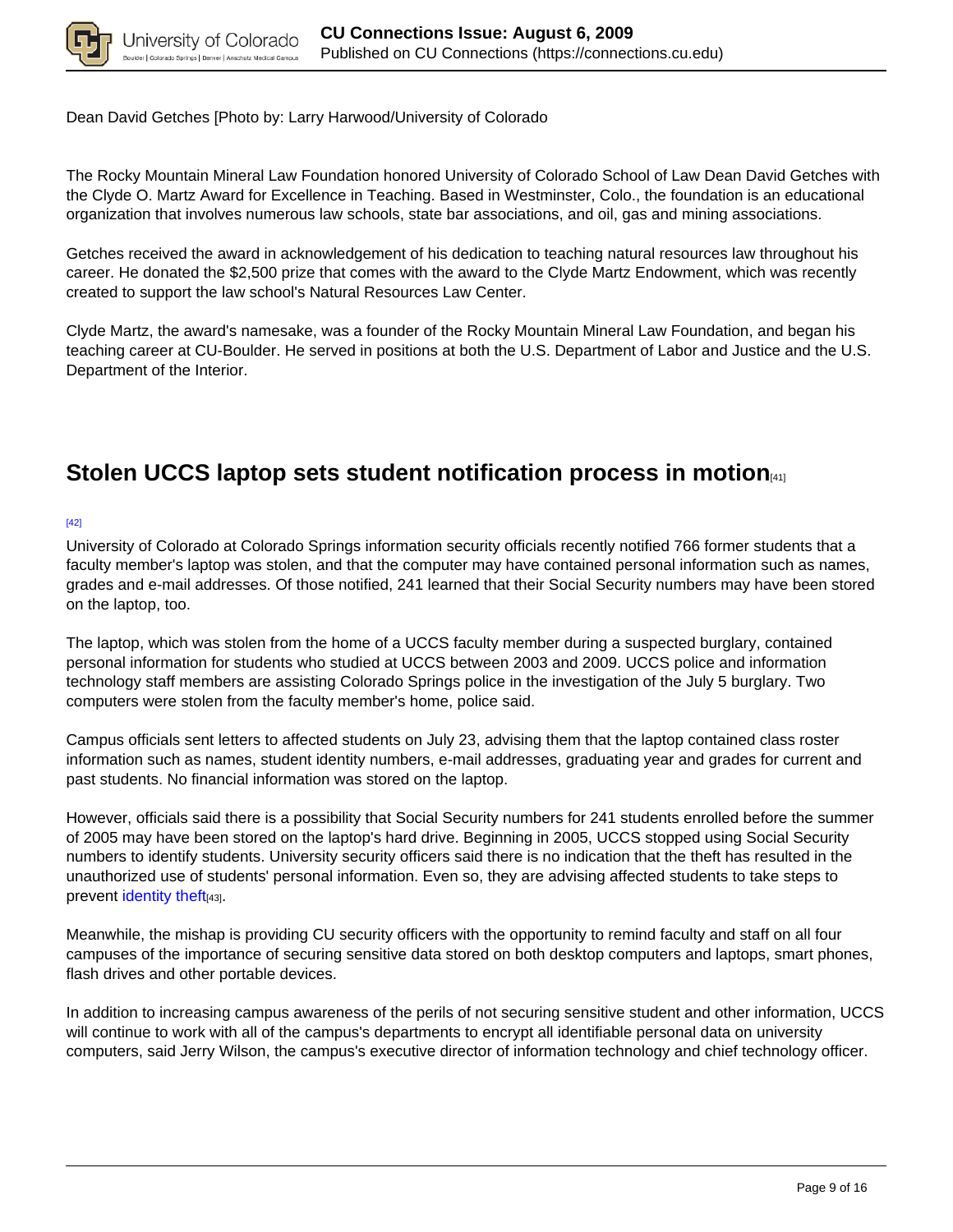

## **SOM dean seeks to improve faculty understanding of UPI through weekly letter**[44]

Richard D. Krugman, dean of the University of Colorado Denver School of Medicine and vice chancellor for health affairs on the Anschutz Medical Campus in Aurora

Richard D. Krugman, dean of the University of Colorado Denver School of Medicine and vice chancellor for health affairs on the Anschutz Medical Campus in Aurora, has introduced a special feature in his weekly e-mail "What's Going on Here?"

The feature is aimed at helping faculty better understand the role of University Physicians Inc. (UPI), which provides business and administrative support to 1,200 faculty members who teach at the School of Medicine and treat patients at University of Colorado Hospital and affiliates such as The Children's Hospital, National Jewish and Denver Health Medical Center.

Krugman and Lilly Marks, senior associate dean for administration and finance at the School of Medicine and executive director of UPI, met recently with a group of 25 faculty members who voiced concerns about a revised UPI member practice agreement. Faculty members worried that the School of Medicine was trying to "unilaterally" revise the agreement without a formal approval process and faculty sign off.

However, Krugman explained that the modifications were an effort to streamline administrative details. In the end, the meeting provided Krugman and Marks with the opportunity to clarify a number of issues.

UPI was simply trying to enable future updates of the document without the administrative burden of having 1,000 members re-sign, Krugman explained in his weekly e-mail.

"Clearly, however, the language created valid concerns that major changes might be made and become binding without appropriate input and process," he said.

In his e-mail, Krugman said an amendment would be drafted that "will clarify that any change that alters the major obligations and responsibilities of faculty relative to the UPI bylaws cannot be made via the MPA without a change to the bylaws, which still requires a vote of the board and the faculty."

The amendment will not require faculty signatures, he said.

## **Fourth annual 'supplier showcases' series to kick off in September**[46]

There will be supplier showcases at all four campuses. [Photo courtesy of Amber Williams

The Procurement Services Center is playing host to the fourth annual supplier showcase series on all four University of Colorado campuses.

The showcases give CU faculty and staff opportunities to meet with office, equipment and other suppliers, review vendor displays, learn about new products and technologies, talk to university procurement representatives, and discuss ethics and sustainability issues with campus officials.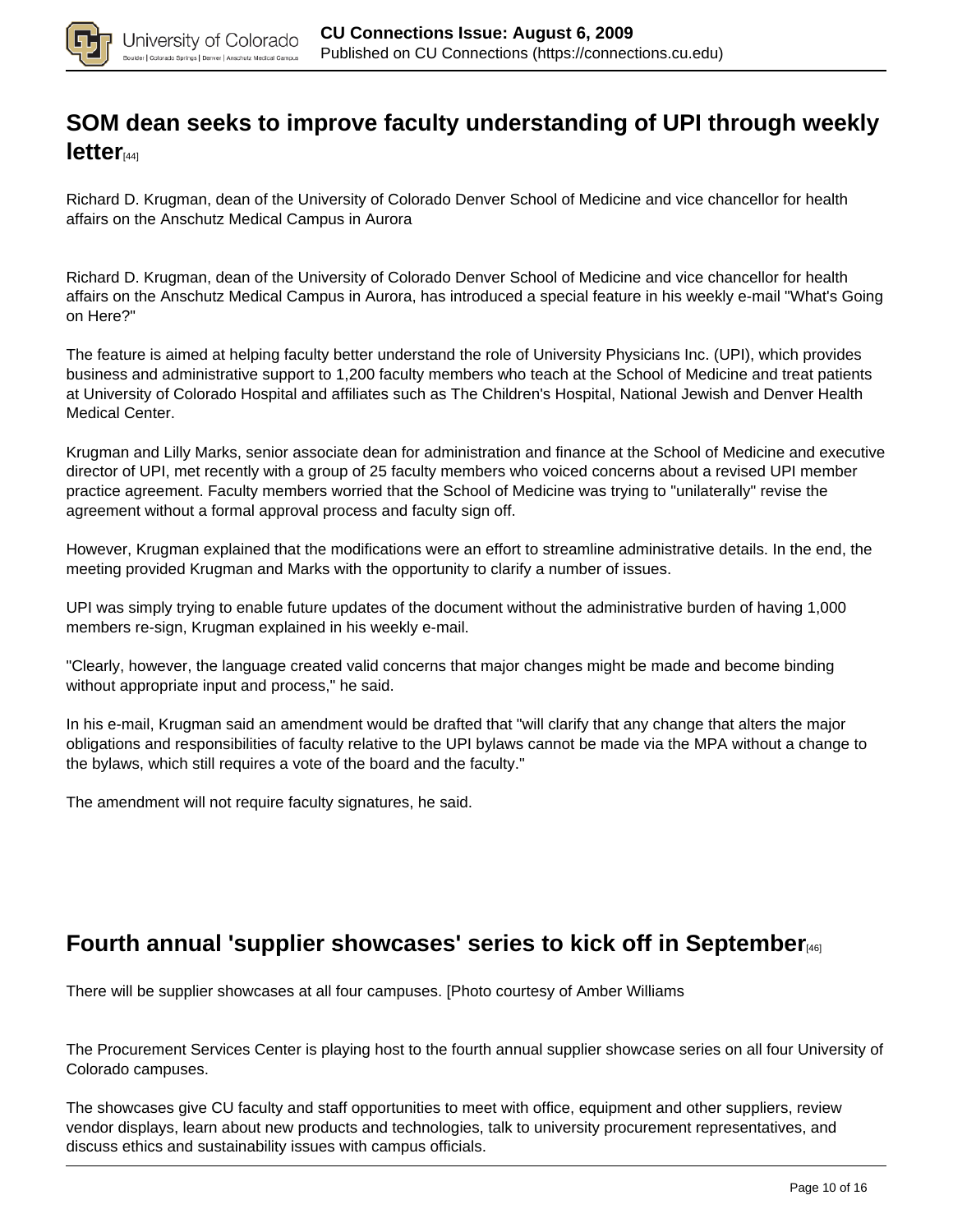

As in the past, this year's event will include the participation of companies large and small, including event sponsor Staples, and Colorado Correctional Industries, a state-run business that sells furniture and other office supplies manufactured by Colorado prison inmates. Vendors who will participate in the showcases offer resort and hotel meeting venues, precision instrumentation, diagnostic tools, sanitary and office supplies, and catering, moving and other services.

Supplier showcases are organized by the Procurement Service Center. [Photo courtesy of Amber Williams

"This year will be bigger and better," said Amber Williams, small-business liaison officer in the Procurement Service Center (PSC). "As with past showcases, the PSC purchasing and payables services staff will be on hand to answer your questions. All faculty and staff, regardless of their home campus, are invited to attend any and all showcases."

Williams encourages faculty and staff who want to attend the showcases to register[49] so PSC can plan adequately.

More than 1,200 CU employees are expected to participate in the campus events, which will take place from 10 a.m. to 2 p.m. This year's showcases will be at the following locations:

CU-Boulder, Coors Event Center, Wednesday, Sept. 2 Anschutz Medical Campus, RC-2 Conference Room, Thursday, Sept. 10 UC Denver, Downtown Campus, Baerresen Ballroom in the Tivoli, Monday, Sept. 14 UCCS, University Center Gymnasium, Thursday Sept. 24

Send your questions, comments and registration changes to supplier.showcase@cu.edu[50]

## **Seventh annual Buffalo Bicycle Classic rolls next month**[51]

The Buffalo Bicycle Classic promises stunning views of the Boulder area. [Photo by: Steve Bailey

Organizers of the seventh annual Buffalo Bicycle Classic expect this year's event to set a scholarship fundraising record.

Considered one of the state's premier cycling events, the classic started in 2003 as a way of raising scholarship funds for promising students studying at the University of Colorado at Boulder College of Arts and Sciences. It has become the college's top fundraiser and its largest funding source for student scholarships, said Dean Todd Gleeson, who founded the event.

Since the ride's inception, cyclists have raised more than \$1 million for some 300 student scholarships. This year's goal is to raise \$300,000. Recently, an anonymous donor pledged to match all donations up to a total of \$100,000, which means that a \$5 donation will become a \$10 gift.

Organizers expect some 2,500 cyclists to participate in this year's event, which will take place on Sunday, Sept. 13.

Dean of the College of Arts & Sciences at CU-Boulder Todd Gleeson (right) joins former CU-Boulder Chancellor Bud Peterson (middle) and Buff enthusiast Woody Eaton at the Boulder Buffalo Classic. [Photo by: Rory Clow

"The BBC represents leaders of the community and the college collaborating on one of the core missions of the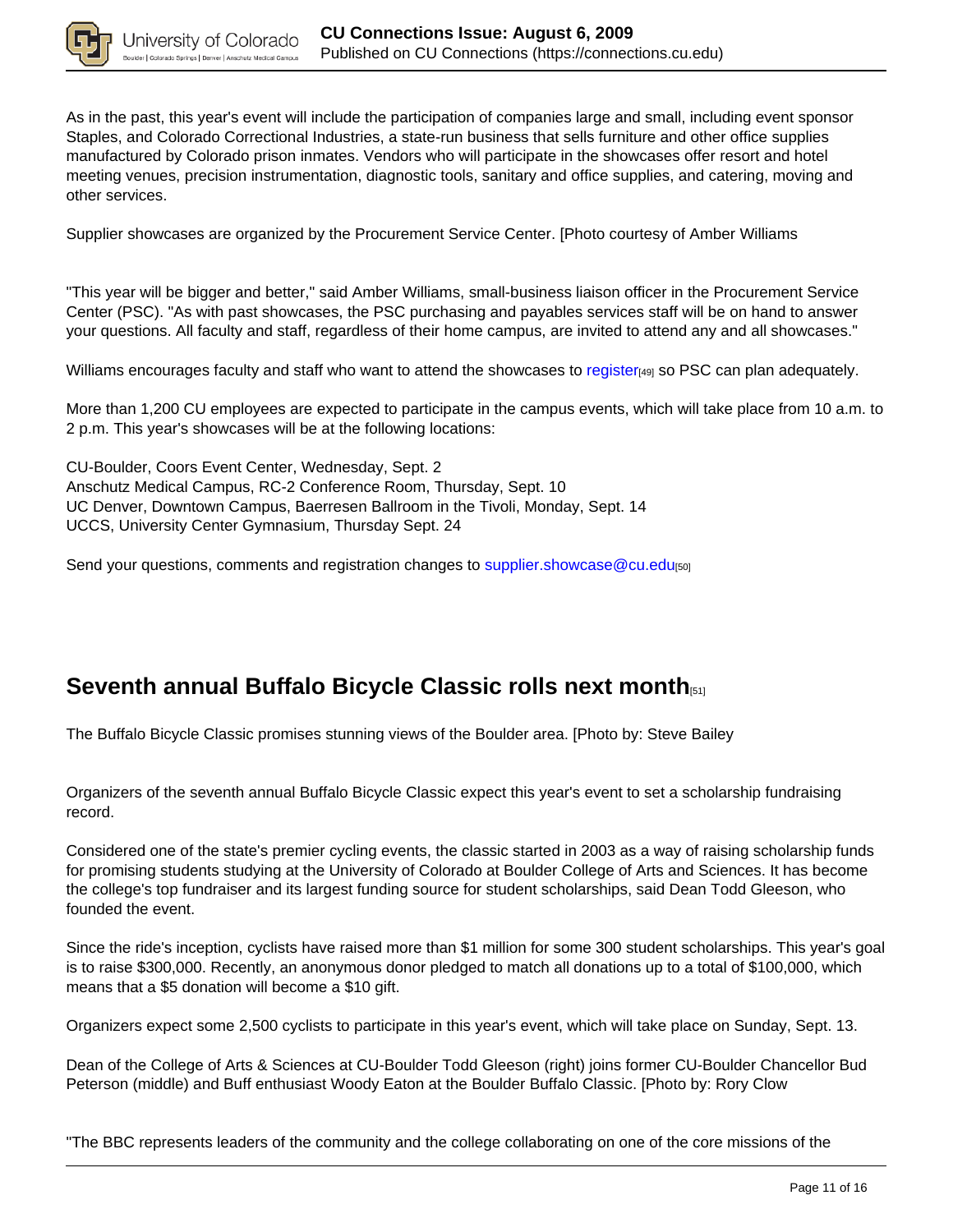

university: to provide an Association of American Universities-caliber education to Colorado students," Gleeson said. "That the citizens of Boulder organize a cycling event for the Front Range that supports 101 scholarship students who hail from across Colorado is something that both the community and the university can be very proud of."

Gleeson said many CU alumni and friends of the university have helped with the cycling event over the years. A 20-person organizing committee meets regularly, and some 300 volunteers help coordinate the event each year.

CU-Boulder Chancellor Phil DiStefano has pledged to ride this year, and UC Denver Chancellor M. Roy Wilson, an avid cyclist, has ridden in the ride before plans to do so again this year.

As in the past, riders will be able to select from several courses that run from the 14-mile "Little Buffalo" to the 100-mile "century" course, which winds through scenic rural areas of northern Boulder and southern Larimer counties. The "Little Buffalo" passes through south Boulder, winding along the city's bike paths and residential streets. The century includes more than 30 miles of road, a climb to Carter Lake, and a significant climb on either side of the Horsetooth Reservoir aid station.

Organizers said all of the rides start and finish with live entertainment at Benson Field, adjacent to Folsom Field, and include food, drinks, a post-ride celebration, and drawings for gifts that include bikes, clothing, gift certificates and other items. Riders can sign up as individuals or ride with a team.

Gleeson, who rides an 8-year-old Bianchi Talledega, has been riding since graduate school, and considers himself more of a commuter biker than a serious road cyclist. He said he logs most of his miles riding back and forth between his home in Louisville and the CU-Boulder campus, and doesn't mind the extra weight of his older bike because he focuses more on physical activity and not speed.

Two weeks before this year's classic, he and other organizers plan to ride the century route, looking for potholes and other obstacles they can mark for cyclists. More than half of the cyclists who participate in the annual event choose to ride the century route, and Gleeson said the middle 50 miles of the route, particularly in Larimer County, features stunning vistas.

"The day of the ride I generally start early, ride with the century riders out to Hygiene north of town, then turn back and return to campus to ride the Little Buffalo with the chancellor and the families," Gleeson said. "It makes for about a 50-mile day."

The cycling classic "has been a productive and enjoyable mechanism that the college has used to forge strong ties with the Boulder business community," Gleeson said. "The event has also grown to become our most important fundraising event of the year, and the largest single source of student scholarships in the college. Both aspects are very important."

### **News briefs**

### **Colorado loses important advocate for children**

Dr. Ruth Kempe, left, and her daughter, Annie Kempe

One of the nation's most passionate advocates for the safety and welfare of children has died. Ruth Kempe, MD, professor emerita of psychiatry and pediatrics at the University of Colorado Denver School of Medicine, passed away on Friday, July 24. She was 87.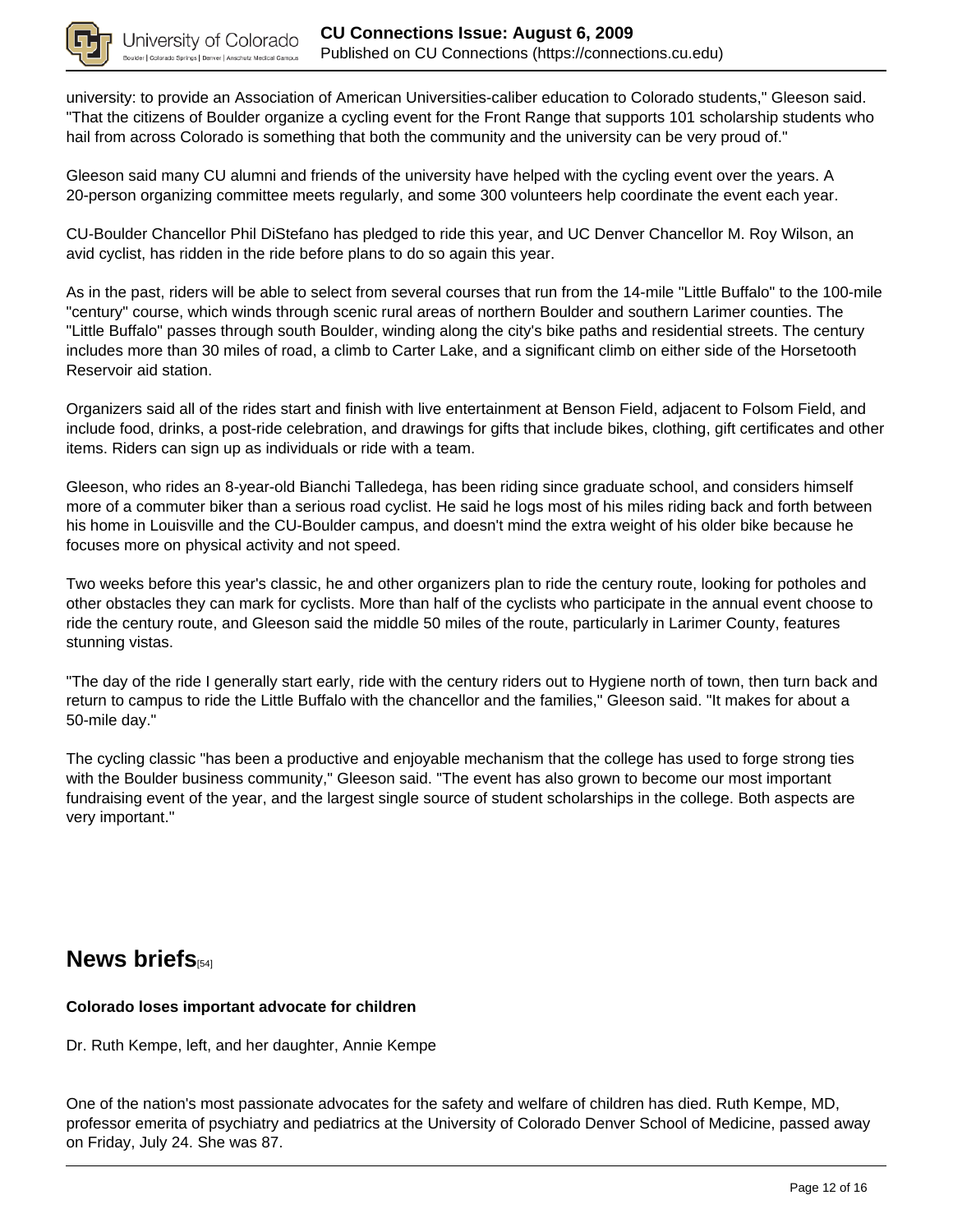

Kempe was a member of the medical school's pediatric and child psychiatry faculty for more than 50 years. Along with her late husband C. Henry Kempe, she pioneered treatment for victims of child abuse while building a private practice and raising five daughters.

The Kempes worked together at the National Center for the Prevention and Treatment of Child Abuse and Neglect, which later became the Kempe Center[56]. C. Henry Kempe, who died in 1984, also founded the International Society for Prevention of Child Abuse and Neglect (ISPCAN<sub>[57]</sub>).

Ruth Kempe (née Svibergson) was born in Norwood, Mass., on Oct. 11, 1921, and graduated from Radcliffe College before earning a medical degree at Yale University. She met her husband while both were in residency at Yale. The couple later moved to Denver when he was named chairman of the pediatrics department at UC Denver.

"She was an extraordinary woman," said Richard Krugman, vice chancellor for health affairs at UC Denver and dean of the School of Medicine.

"She was always there with food, advice and whatever support new mothers and fathers needed after the birth of their babies, whether they were her own relatives or just part of the extended family she helped create within the department of pediatrics," Krugman wrote in his July 27 internal communiqué to faculty and staff, "What's Going on Here?"

The Kempes co-authored several books, including "Healthy Babies, Healthy Parents," and co-edited the book, "The Battered Child."

Their daughter, Annie Kempe, an occupational therapist, wrote a biography about her father, "A Good Knight for Children: C. Henry Kempe's Quest to Protect the Abused Child."

#### **Nat'l forensics pioneer passes away**

Richard Sanders was a professor at UC Denver in the College of Arts and Media.

Richard Sanders, a University of Colorado Denver professor and national forensic pioneer whose work was instrumental in several high-profile criminal investigations, passed away Monday. He was 57.

Family, friends and colleagues will honor Sanders at a memorial service at 2 p.m. Saturday, Aug. 29, at the King Center Concert Hall on the Auraria Campus in Denver.

Sanders is credited with single-handedly establishing an audio forensics graduate program at UC Denver. Investigators relied on Sanders' audio and video forensics expertise while investigating the JonBenét Ramsey murder, the rape allegation involving Los Angeles Lakers star Kobe Bryant, the Columbine High School shootings and the Oklahoma City bombing trial.

"On behalf of the entire UC Denver community, I extend our deepest sympathies to the Sanders family and to all those who knew and loved Rich," said Provost Roderick Nairn. "He was a leader in his field of audio forensics and a real asset to our university. He impacted the lives of many students who were inspired by his brand of hands-on education. His contributions to UC Denver as a researcher, educator and campus leader will be deeply missed."

In addition to his rich academic life, Sanders was a touring musician and avid sportsman. He graduated with a bachelor's of electrical engineering from the General Motors Institute in Flint, Mich., in 1974, and received a master's degree in electrical engineering from CU-Boulder a year later.

In 1998, he was tenured and promoted to associate professor of music at UC Denver, and was promoted to full professor in 2004. He became director of the National Center for Media Forensics[59] in 2008.

Last year, Sanders and the UC Denver College of Arts and Media received more than \$700,000 in federal earmark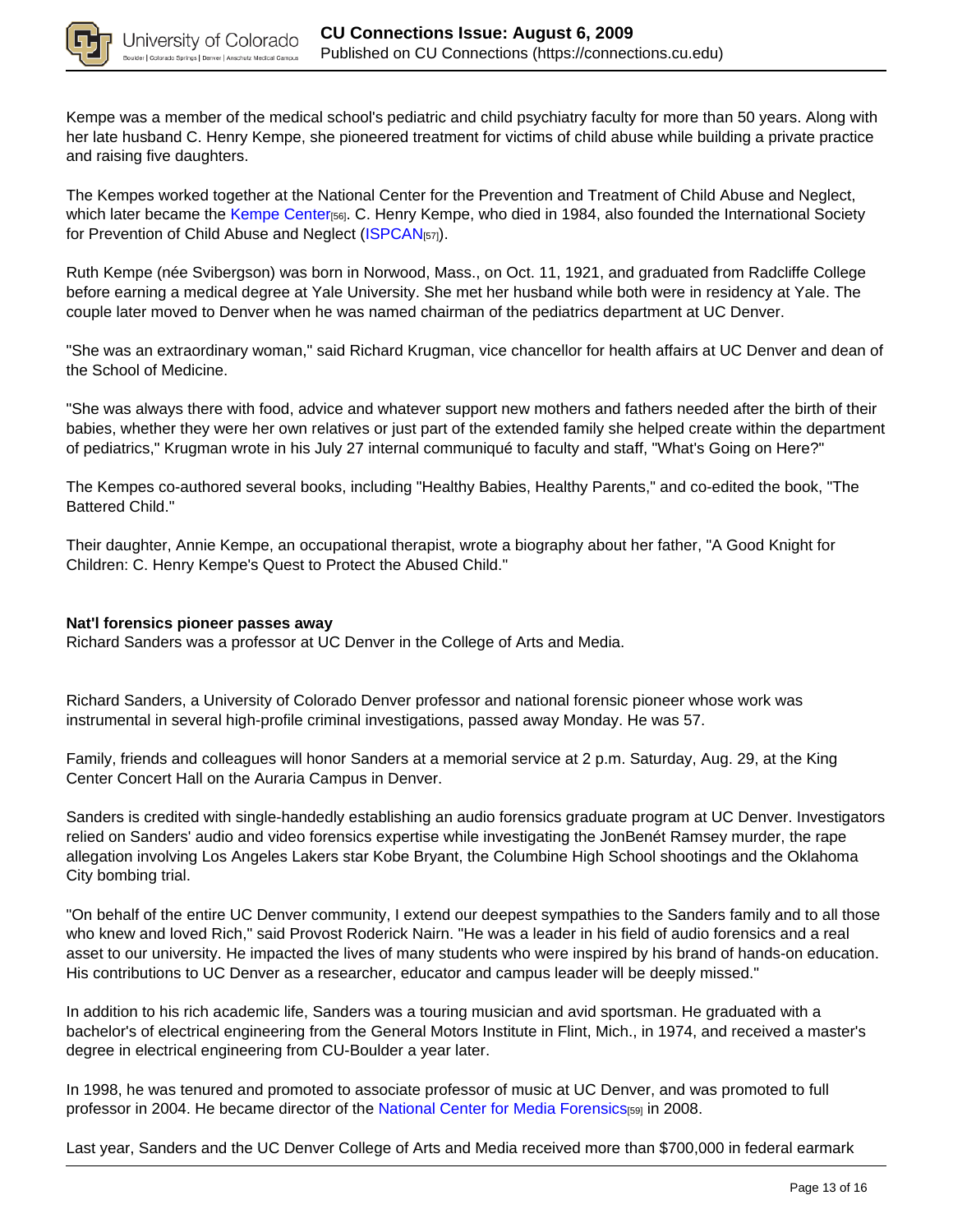

grants to establish a new National Center for Audio and Video Forensics. Recently, Sanders received a third \$500,000 grant for the newly renamed National Center for Media Forensics, established in 2007. The grant will fund the center through its startup period and foster a new generation of experts in the field of media forensics, or the study of audio and video "fingerprinting."

Sanders's vision for the center was to establish cross-disciplinary, inter-institutional collaborations for research in forensic sciences and homeland security, thereby improving opportunities for research while increasing the diversity of students seeking graduate degrees from the UC Denver College of Arts and Media, campus officials said.

In addition to his wife, Ann, who serves as the assistant to the associate deans for the School of Education and Human Development at UC Denver, Sanders is survived by his daughter, Sarah, son Jeffery, stepson Andrew, and seven grandchildren.

### **Discounted football season tickets for faculty/staff**

"]

University of Colorado faculty and staff across all four campuses are eligible to receive a 20 percent discount on 2009 football season tickets, according to the CU Athletic Department in Boulder.

"We appreciate all that CU employees do for the university and the long hours they put in to make this a special place," said CU-Boulder Athletic Director Mike Bohn. "They are a vital part of the university and have shown an incredible amount of support through the years for our athletic programs. This is our way of recognizing their efforts and contributions."

Bohn said all CU faculty and staff can purchase two season tickets at a discounted price. Pricing depends on seat location in the stadium and Buff Club membership status. To get more information on these discounted tickets, please go to the CU Faculty/Staff ticket information page[61].

On Sunday, Sept. 6, at 5 p.m., the Colorado Buffaloes will open their 2009 season in Boulder against the rival Colorado State Rams, the first of six games at Folsom Field this fall.

Other games will include the first in 12 years with Front Range foe Wyoming on Sept. 19, followed by a pair of key Big 12 North Division matchups against Kansas on Oct. 17, which is also Family Weekend, and Missouri on Oct. 31, the highlight of CU's annual homecoming weekend. The Buffs will remain home the following week (Nov. 7) to take on Texas A&M, and conclude with the crucial end-of-season showdown against Nebraska on Nov. 27, the day after Thanksgiving.

Bohn said that in addition to great action on the field, Colorado Football offers a game-day experience only a few places in the country can match.

"With the beautiful Flatirons and CU campus as your backdrop and festivities like the Pearl Street Stampede, Buffalo Roundup, and the running of Ralphie—the best mascot in the country—there is no better place to be in the fall," he said.

To take advantage of this special offer, the Athletics Department encourages all CU faculty and staff to buy tickets by calling the Athletic Ticket Office at 303-49-BUFFS.

### **New student information system goes live**

[62]

The University of Colorado's new Integrated Student Information System (ISIS) went live on Monday, Aug. 3, when admissions offices began processing fall 2010 applications.

The milestone was the first in the project's eight-week, phased rollout of admissions and recruitment applications, said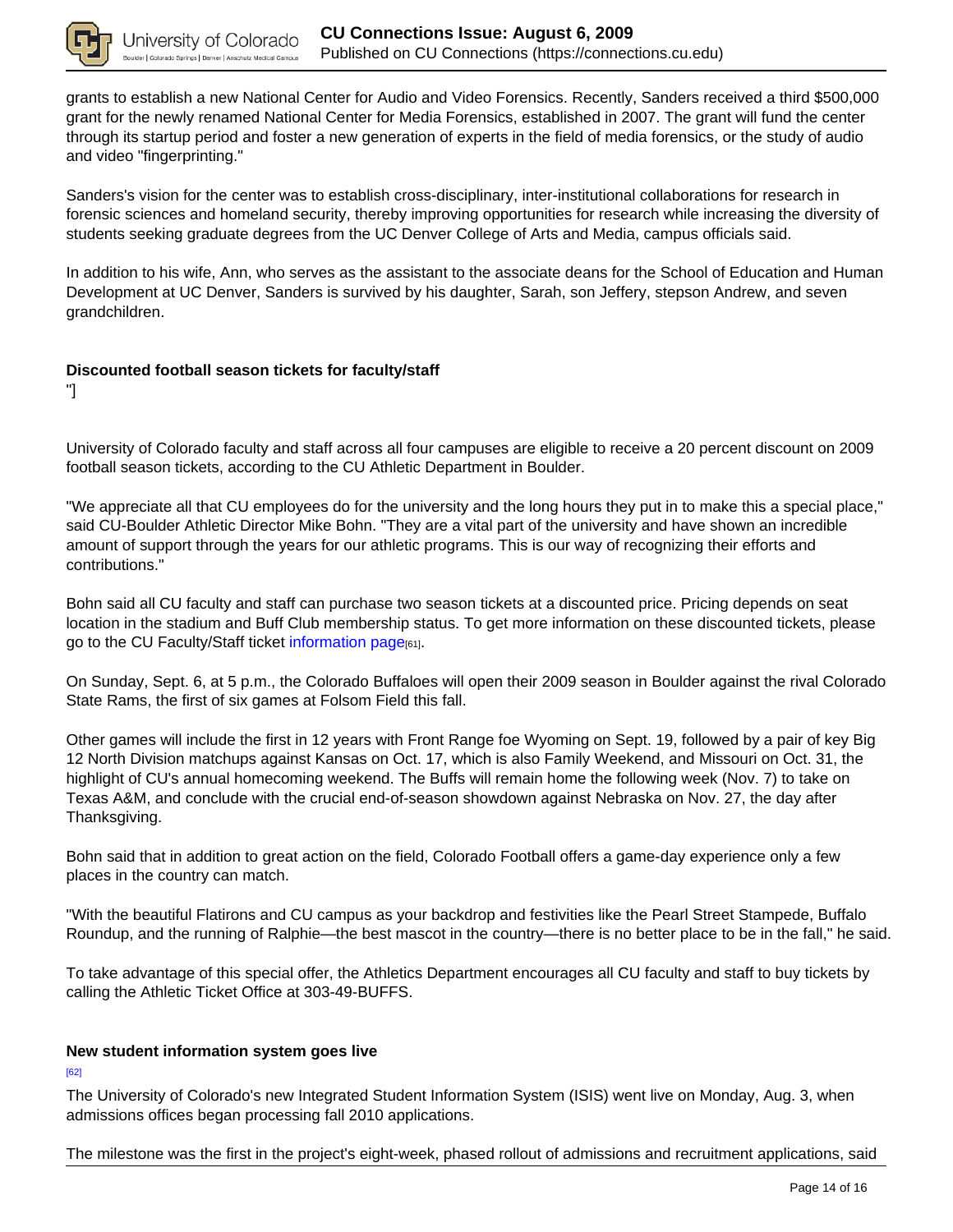

LeeAnn Baronett, the project's communications director.

Baronett said project managers would continue to implement ISIS admissions and recruitment functionality through September, as well as other features that form the technology foundation of the entire student information system.

"Although this first go-live serves a very small user base, it encompasses approximately 95 percent of the system's overall technology footprint," she said.

ISIS, an Oracle-based system, will replace the university's 20-year-old student information system. The old system was so outdated that current vendor technology no longer supports it.

University Information Systems began developing the new, \$50 million system in October 2007 under the transitional name of the MetamorphoSIS Project[63]. Project funding came mostly from initiative funding out of the president's office. Administrators said the new system would offer employees and students a more powerful, feature-rich computer records database.

### **Surprise gift benefits seven journalism students**

William S. "Bill" Hemingway donated nearly \$800,000 to the CU-Boulder School of Journalism and Mass Communication. [Photo courtesy "Bylines" newsletter

The University of Colorado at Boulder School of Journalism and Mass Communication has named its first class of Hemingway Scholars.

Seven CU-Boulder journalism students will benefit from a nearly \$800,000 gift left to the school by the late William S. Hemingway, a former copy editor at The Denver Post.

Last October, Dean Paul Voakes announced in the alumni newsletter Bylines that Hemingway, who did not graduate from CU, had left exactly \$778,778.39 to the school. The school received the check from Hemingway's estate, and the funds were earmarked for scholarships for juniors and seniors.

Each year, the school plans to award Hemingway scholarships to seven deserving students. Voakes expects the scholarship fund to last as long as 18 years, depending on investment trends. Each of this year's Hemingway scholars will receive a \$10,000 scholarship for the 2009-10 academic year.

This year's recipients are Kylie Bearse, Mesa, Ariz.; Gerardo Ortiz, Denver; Amber Klein, Estes Park; Cameron Naish, Lakewood; Daelena Tinnin, Colorado Springs; Vignesh Ramachandran, Littleton; and Adam Milner, Lakewood.

#### **Special conference-call meeting set for CU Board of Regents**

The University of Colorado Board of Regents will have a special conference-call meeting at 9 a.m. Wednesday, Aug. 12.

The meeting will originate from the Astronauts Conference Room on the eighth floor of the system administration offices at 1800 Grant St.

The regents are scheduled to discuss sabbatical requests and tenure cases.